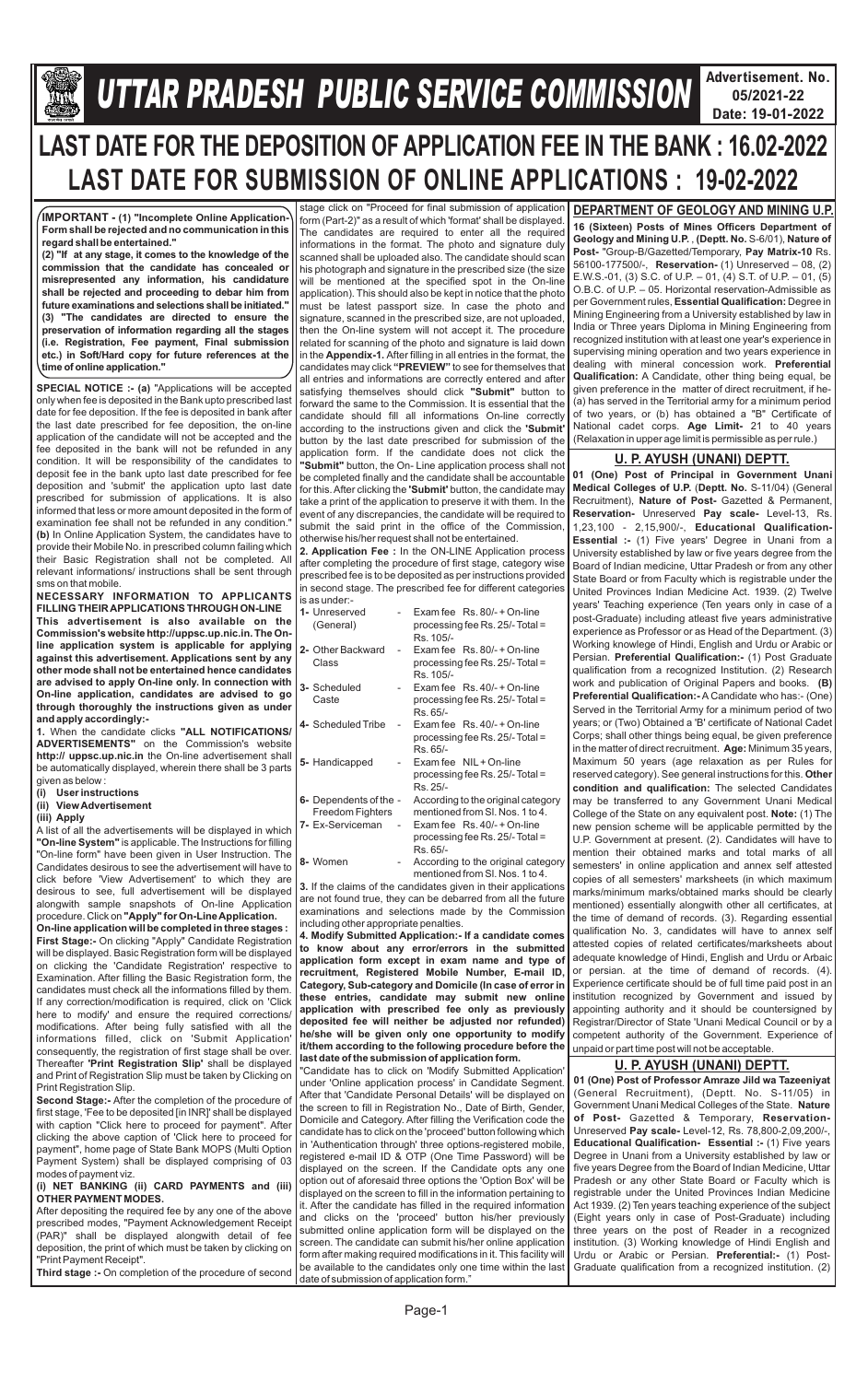## **GENERAL INSTRUCTIONS**

Research work and publication of original papers and books. **(B) Preferential Qualification-** A candidate who has:- (One)- served in the Territotial Army for a minimum period of two years; Or (Two)- obtained a 'B' certificate of National Cadet Corps; shall other things being equal, be given preference in the matter of direct recruitment. **Age-**Minimum 30 years, Maximum 50 years (age relaxation as per Rules). See general instructions for this. **Other condition and Qualification:-** The selected Candidates may be transferred to any Government Unani Medical College of the State on any equivalent post. Note:- (1) The new pension scheme will be applicable permitted by the U.P. Government at present. (2) Candidates will have to mention their obtained marks and total marks of all semesters' in online application and annex self attested copies of all semesters' marksheets (in which maximum marks/ minimum marks/obtained marks should be clearly mentioned) essentially alongwith other all certificates, at the time of demand of records. (3) Regarding essential qualification No.3, candidates will have to annex self attested copies of related certificates/marksheets about adequate knowledge of Hindi, English and Urdu or Arabic or Persian, at the time of demand of records. (4) Experience certificate should be of full time paid post in an institution recognized by Government and issued by appointing authority and it should be countersigned by Registrar/ Director of State Unani Medical Council or by a competent authority of the Government. Experience of unpaid or part time post will not be acceptable.

**01 (One) Post of Reader Munafeul Aza** in Government Unani Medical Colleges of the State (General Recruitment), (Deptt. No. S-11/06). Nature of Post-Gazetted & Temporary, **Reservation-** Unreserved **Pay scale-** Level-11, Rs. 67,700-2,08,700/-, **(A) Educational Qualification Essential:-** (1) Five years Degree in Unani from a University established by law or five years Degree from the Board of Indian Medicine, Uttar Pradesh or any other State Board or Faculty which is registrable under the United Provinces Indian Medicine Act, 1939. (2) Seven years teaching experience of the subject (Five years for a Post-Graduate) in a recognized institution. (3) Working knowledge of Hindi, English and Urdu or Arabic or Persian. **Preferential:-**(1) Post-Graduate qualification from a recognized institution. (2) Research work and publication of original papers and books. **(B) Preferential Qualification:-** A candidate who has:- (One) served in the Territorial Army for a minimum period of two years, or (Two) obtained a "B" certificate of National Cadet Corps, shall other things being equal, be given preference in the matter of direct recruitment. **Age-** Minimum 28 years, Maximum 45 years (age relaxation as per Rules for reserved category). See general instructions for this. **Other condition and qualification:-** The selected Candidates may be transferred to any Government Unani Medical College of the State on any equivalent post. **Note:-** (1) The new pension scheme will be applicable permitted by the U.P. Government at present. (2) Candidates will have to mention their obtained marks and total marks of all semesters' in online application and annex self attested copies of all semesters' marksheets (in which maximum marks/minimum marks/obtained marks should be clearly mentioned) essentially alongwith other all certificates, at the time of demand of records. (3) Regarding, essential qualification No.3, candidates will have to annex self attested copies of related certificates/marksheets about adequate knowledge of Hindi, English and Urdu or Arabic or Persian, at the time of demand of records. (4) Experience certificate should be of full time paid post in an institution recognized by Government and issued by appointing authority and it should be countersigned by Registrar/Director of State Unani Medical Council or by a competent authority of the Government. Experience of unpaid or part time post will not be acceptable.

**13.4** In the case of the skilled players of the classified sports, a certificate issued by the competent authority will be required in terms of the Government Order No. – 22/21/ 1983-Ka-2 dated 28<sup>th</sup> November 1985.

#### **U. P. AYUSH (UNANI) DEPTT.**

2015, dated 19 June, 2015 and Teachers/Staff of the Government Aided Madhyamik Vidyalayas of U.P. as per G.O. No. 1508/15-8-2015-3057/2015, dated 16 September, 2015 (Only domiciled persons of U.P. are entitled for such age relaxation). In case of ex-servicemen, the 3 years relaxation is extra admissible in the maximum age limit in addition to total length of military service. It is essential to be discharged from army upto the date of last date of receipt of application. Relaxation of 15 years in the upper age limit will be admissible only to such P.H. candidates for whom the post in question is earmarked as per G.O., dated 13.01.2011.

**5.** After receipt of application in the Commission, any request for change in the qualification and category will not be entertained.

**6.** Minimum educational qualification is not sufficient for being called for interview. Mere eligibility does not entitle a candidate to be called for interview or for selection. Intimation for interview will be sent later on.

**7.** In case of large number of applicants for the post/ posts, the Commission may hold screening test, which will be communicated in due course of time. Under the conditions of holding screening test (Objective Type), penalty shall be imposed for wrong answers given by the candidates as below.

(i) There are four alternatives for the answer to every question. For each question for which a wrong answer has been given by the candidate, **one third (0.33)** of the marks assigned to that question will be deducted as penalty.

(ii) If a candidate gives more than one answer, it will be treated as a wrong answer even if one of the given answer happens to be correct and there will be same penalty as above for that question.

(iii) If a question is left blank i.e. no answer is given by the candidate, there will be **no penalty** for that question.

**8.**The original certificates are required for verification at the time of interview. Candidate will then also be required to submit his/her passport size photograph attested by head of department or head of the institution, where he/she received last education or by a Gazetted Officer.

| <b>LAST DATE FOR THE DEPOSITION OF</b>                               | 13.5 Under any reserved category/categories, for the                        | signature.                                                          |
|----------------------------------------------------------------------|-----------------------------------------------------------------------------|---------------------------------------------------------------------|
| <b>APPLICATION FEE IN THE BANK: 16-02-2022</b>                       | confirmation of the claim for reservation. The caste                        | <b>Detailed Application Form:</b>                                   |
| <b>LAST DATE FOR SUBMISSION OF ONLINE</b>                            | certificate issued by District Magistrate/Additional District               | At the top of the page there is a <b>'Declaration'</b> for the      |
| <b>APPLICATIONS: 19-02-2022</b>                                      | Magistrate (Executive)/City Magistrate/SDM/Tehsildar in                     | candidates. Candidates are advised to go through the                |
| 1. The candidate must carefully study the detailed                   | the prescribed format prescribed under Govt. Order No.                      | contents of the Declaration carefully. Candidate has the            |
| advertisement and may apply for the post only when he/she            | 22/16/92-TC-III/Ka-2/2002 dated 22 <sup>nd</sup> October, 2008              | option to either agree or disagree with the contents of             |
| is eligible for the concerned post.                                  | in respect of candidates belonging to the SC/ST/OBC, will                   | Declaration by clicking on 'I Agree' or 'I do not agree'            |
| 2. In no circumstance, applications shall be accepted after          | be accepted.                                                                | buttons. In case the candidate opts to disagree, the                |
| the last prescribed date and time. Applications found without        | <b>13.6</b> उत्तर प्रदेश शासन, कार्मिक अनुभाग—2 के पत्रांक 1 / 2019 /       | application will be dropped and the procedure will be               |
| requisite informations and without photograph and                    | 4/1/2002/का—2/19 टी.सी.—    दिनांक 18 फरवरी 2019 में                        | terminated. Accepting to agree only will submit the                 |
| signature, even when received in time, will be summarily             | निहित प्राविधानों के अनुपालन में उत्तर प्रदेश राज्य के मूल निवासी एवं       | candidate's Online Application.                                     |
| rejected.                                                            | <sup>।</sup> आर्थिक रूप से कमजोर वर्गों के ऐसे व्यक्तियों जो अनुसूचित जाति, | <b>Notification Details:-</b>                                       |
| 3. The knowledge of Hindi is essential.                              | अनुसुचित जनजाति तथा अन्य पिछडे वर्गों के लिए आरक्षण की वर्तमान              | This section shows information relevant to Notification <i>i.e.</i> |
| 4. The date of calculation of age (except where                      | व्यवस्था से आच्छादित नहीं हैं, को उत्तर प्रदेश सरकार की लोक                 | Notification number, selection type, directorate/                   |
| indicated otherwise) is 1 <sup>st</sup> July, 2022. The maximum age- | सेवाओं और पदों की सभी श्रेणियों में सीधी भर्ती के प्रक्रम पर 10             | department name and post name.                                      |
| limit shall be relaxable by five years for the candidates            | प्रतिशत का आरक्षण नियमानुसार देय होगा।                                      | <b>Personnel Details:-</b>                                          |
| belonging to Scheduled Caste, Scheduled tribe, Other                 | 13.7 Those candidates, willing to take the benefit of the                   | This section shows information about candidate personnel            |
| backward class, Skilled players of U.P. of Classified (for the       | reservation may obtain a certificate, issued by the                         | details i.e. Registration Number, candidate name, Father/           |
| post of Group 'B' and 'C' only) Games and State Govt.                | competent authority, in support of the reserved category, in                | Husband name, Gender, DOB, UP domicile, Category,                   |
| Employees of U.P. including Teachers/ Staff of the Basic             | the prescribed format printed in this detailed advertisement                | Marital status, email and contact number.                           |
| Shiksha Parishad of U.P. according to G.O. No. 1648/79-5-            | and submit the same to the Commission, whenever                             | OTHER DETAILS OF CANDIDATE :-                                       |

**9.** Candidates serving under Central or State Government will have to produce "NO OBJECTION CERTIFICATE" from their employer at the time of interview.

**10.** The decision of the Commission as to the eligibility or otherwise of a candidate will be final.

**11.** The candidate coming under the reserved category, desiring benefit of the reservation, must indicate in the prescribed column of the on-line application the category/ sub category (one or more than one) whatever may be, and if they fail to do so, they will be treated like a general candidate and the benefit of reservation will not be admissible to them.

**12.** Till the last date and time of the submission of the online application, it is must to click the 'Submit Button'. The candidate must take a print out of the application duly filled in and keep it safe and secure. In the event of any discrepancy, the candidate will be required to submit the print-out to the office of the Commission otherwise the request of the candidate shall not be entertained.

**13.** With regard to claims made in the 'On-line Application', the candidate shall submit the following original certificate/ certificates in the prescribed format, when asked for by the Commission. If the certificates are not submitted in time, the candidature shall be cancelled.

**13.1** Only Higher Secondary/High School Certificate for proof of the age shall be treated valid.

**13.2** Proof of degree/diploma or its equivalent qualifications to confirm the prescribed essential and preferential qualifications.

**13.3** In the case of candidates physically handicapped, the certificate issued by the competent authority in the format-1 to the Govt. Order No.  $18/1/2008$ -Ka-2-2008 dated  $3<sup>rd</sup>$ February 2008.

required to do so. Those claiming more than one reserved category will be given only one such concession, which will be more beneficial. The candidates not originally domiciled in U.P. belonging to SC, ST, O.B.C., dependants of freedom fighters, handicapped and Ex-servicemen are not entitled to benefit of reservation. Such candidates will be treated in general category.

**नोटः-** शासनादेश संख्या-39 रिट/का-2/2019 दिनांक - 26 जून, 2019 द्वारा शासनादेश संख्या- 18/1/99/ का-2/2006 दिनांक 09 जनवरी, 2007 के प्रस्तर-4 में दिये गये प्राविधान, ''यह भी स्पष्ट किया जाता है कि राज्याधीन लोक सेवाओं और पदों पर सीधी भर्ती के प्रक्रम पर महिलाओं को अनुमन्य उपरोक्त आरक्षण केवल उत्तर प्रदेश की मूल निवासी महिलाओं को ही अनुमन्य है'' को रिट याचिका संख्या- 11039/2018 विपिन कुमार मौर्या व अन्य बनाम उत्तर प्रदेश राज्य व अन्य तथा सम्बद्ध 6 अन्य रिट याचिकाओं में मा0 उच्च न्यायालय, इलाहाबाद द्वारा दिनांक 16.01.2019 को अधिकारातीत (Ultra Vires) घोषित करने सम्बन्धी निर्णय के अनुपालन में शासनादेश दिनांक 09.01.2007 से प्रस्तर-04 को विलोपित किए जाने का निर्णय लिया गया है। उक्त निर्णय शासन द्वारा मा0 उच्च न्यायालय के आदेश दिनांक 16.01.2019 के विरूद्ध दायर विशेष अपील (डी) संख्या-475/2019 में मा0 न्यायालय द्वारा पारित होने वाले अन्तिम निर्णय के अधीन होगा।

**14.** The minimum efficiency standard for S.C. & S.T. candidates is fixed 35% i.e. the Candidates of these Categories shall not be placed in the merit/select list if they have secured less than 35% marks in the (Screening/ Interview) examination. Similarly, the minimum efficiency standard for the candidates of other categories is fixed 40% i.e. such candidates shall not be placed in the merit/select list if they have secured less than 40% marks in the (Screening/Interview) examination. All such candidates who have secured less marks than the marks of minimum efficiency standard as fixed by the Commission shall be treated disqualified.

**15.** The Commission do not advise to candidates about their eligibility. Therefore, they should carefully read the advertisement and when satisfied about their qualifications in terms of the advertisement, then only apply.

**16.** In the category of dependants of the freedom fighters only sons, daughters, grand-sons (son's son/daughter's son) and grand daughters (son's daughter/daughter's daughter, married/ unmarried) are covered. Only such relationships with the freedom fighters are not adequate but the candidate should remain actually dependant of the freedom fighter. Drawing the attention of the candidates towards Govt. orders dated 22.01.1982, 08.03.1983 and Govt. Order No. 3014, Personnel- 2, 1982 dated 18.10.1982 read with Govt. Order No. 6/1972 Personnel-2, 1982 dated 15.01.1983, it is advised that now the candidates may obtain the reservation, certificate from the District Magistrate in terms of Govt. Order No. 453/79-V-1- 15-1(Ka)14-2015 dated 07-04-2015 in the prescribed format and submit the same.

**17.** In the event of involvement of a candidate in the concealment of any important information, pendency of any case/criminal case, conviction, more than a husband or wife being alive, submission of facts in a distorted manner, canvassing for selection etc. The Commission reserves the right to reject the candidature and debar from appearing in the examinations and selections.

**18.** The change of address intimation may be sent immediately to the Commission. In order to make any correspondence with the Commission, it is essential to mention the name of the post applied for, advertisement number, Deptt. No., date of birth and registration number.

**19.** In case the candidates face any problem in the "On-line Application" they may get their problem resolved by contacting over phone or Website clicking 'Contact us'.

**20.** Candidates are required to complete essential qualification till the last date of receipt of On-line application.

**21. Note:-** The no. of vacancies may increase or decrease on the request of the Govt. in special circumstances.

**Appendix-1 The procedure relating to upload photo &**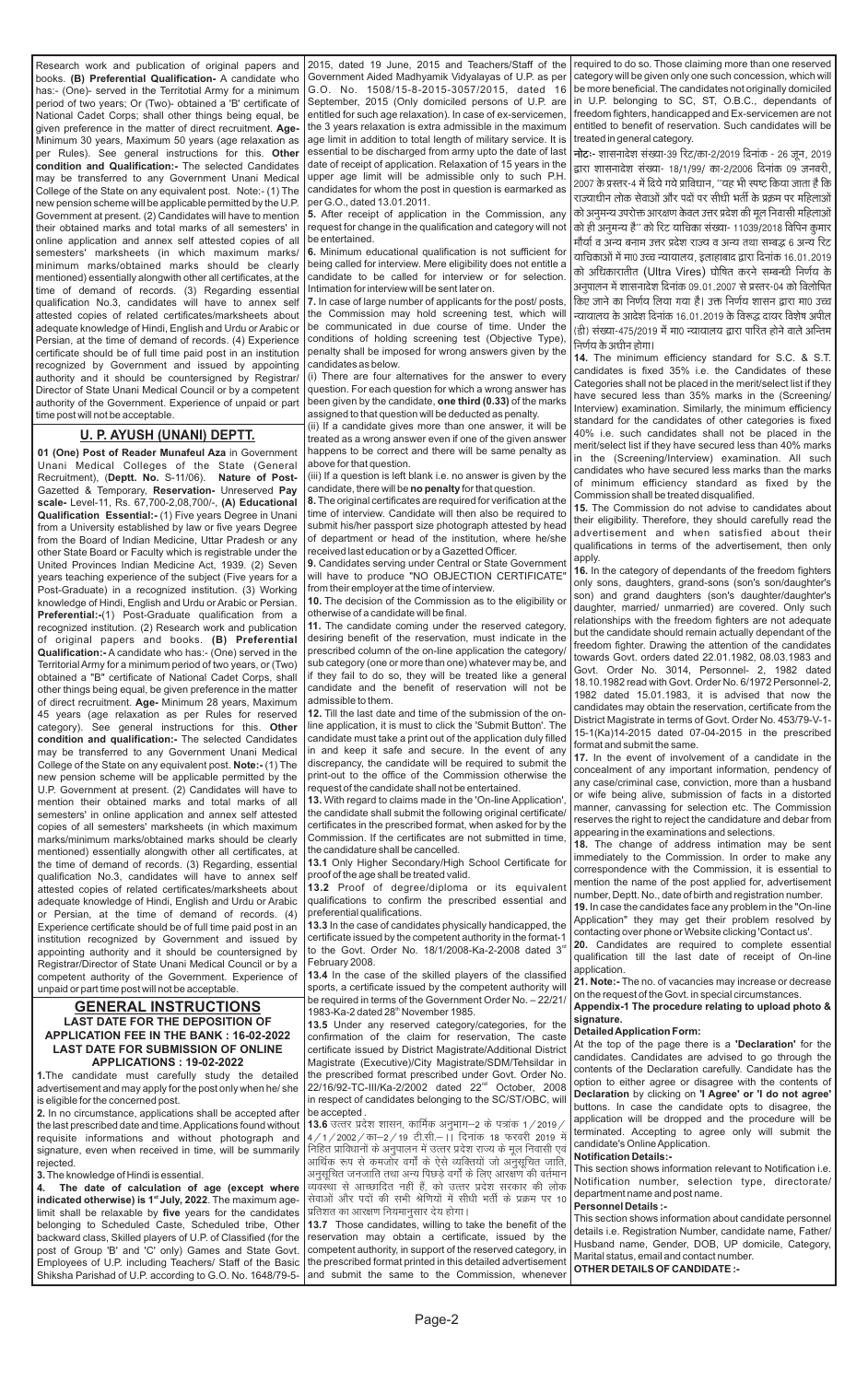| Other details of candidate shows the information details                                                                 | जाति प्रमाण–पत्र (प्रारुप–II)                                               | is not recommended/is recommended after a period of                                                    |
|--------------------------------------------------------------------------------------------------------------------------|-----------------------------------------------------------------------------|--------------------------------------------------------------------------------------------------------|
| about UP Freedom Fighter, Ex Army, service duration and                                                                  | प्रमाणित किया जाता है कि श्री/श्रीमती/कुमारी                                | years  months.*                                                                                        |
| your physical challenges                                                                                                 |                                                                             | 3. Percentage of disability in his/her case is  percent.                                               |
| <b>Education &amp; Experience details :-</b>                                                                             | सुपुत्र / सुपुत्री श्री  निवासी  ग्राम  तहसील                               | 4. Sh./Smt/Kum  meets the following physical                                                           |
| It shows your educational and experience details.                                                                        |                                                                             | requirements for discharge of his/her duties:                                                          |
| Candidate address, photo & signature details :-                                                                          | की  जाति के व्यक्ति हैं जिसे संविधान (अनुसूचित जाति)                        | (i) F-can perform work by manipulating with fingers                                                    |
| Here you will see your complete communication address<br>and photo with your signature.                                  | आदेश, 1950 (जैसा कि समय-समय पर संशोधित हुआ) / संविधान                       | Yes/No                                                                                                 |
| <b>Declaration segment</b>                                                                                               | (अनुसूचित जनजाति, उत्तर प्रदेश) आदेश, 1967 के अनुसार                        | (ii) PP-can perform work by pulling & pushing<br>Yes/No                                                |
| At the bottom of the page there is a 'Declaration' for the                                                               | अनुसूचित जाति / अनुसूचित जनजाति के रूप में मान्यता दी गई है।                | (iii) L-can perform work by lifting<br>Yes/No<br>(iv) KC-can perform work by kneeling and              |
| candidates. Candidates are advised to go through the                                                                     |                                                                             | crouching<br>Yes/No                                                                                    |
| contents of the Declaration carefully.                                                                                   | तथा / अथवा उनका परिवार उत्तर प्रदेश के ग्राम                                | (v) B-can perform work by bending<br>Yes/No                                                            |
| After filling all above particulars there is provision for preview                                                       |                                                                             | (vi) S-can perform work by sitting<br>Yes/No                                                           |
| your detail before final submission of application form on                                                               | सामान्यतया रहता है।                                                         | (vii) ST-can perform work by standing<br>Yes/No                                                        |
| clicking on "Preview" button.                                                                                            | हस्ताक्षर<br>स्थान                                                          | (viii) W-can perform work by walking<br>Yes/No                                                         |
| Preview page will display all facts/particulars that you have                                                            | दिनांक<br>पूरा नाम                                                          | Yes/No<br>(ix) SE-can perform work by seeing                                                           |
| mentioned on entry time if you are sure with filled details then                                                         |                                                                             | (x) H-can perform work by hearing/speaking<br>Yes/No                                                   |
| click on "Submit" button to finally push data into server with                                                           | पद नाम<br>मुहर                                                              | (xi) RW-can perform work by reading and writing Yes/No                                                 |
| successfully submission report that you can print.<br>Otherwise using "Back" button option you can modify                | जिलाधिकारी / अतिरिक्त जिलाधिकारी / सिटी मजिस्ट्रेट / परगना                  |                                                                                                        |
| vour details.                                                                                                            | मजिस्ट्रेट / तहसीलदार / अन्य वेतन भोगी मजिस्ट्रेट, यदि कोई                  | Member<br>Member<br>Chairperson                                                                        |
| [CANDIDATES ARE ADVISED TO TAKE A PRINT OF                                                                               | हो / जिला समाज कल्याण अधिकारी                                               | Medical Board<br>Medical Board<br><b>Medical Board</b><br>Countersigned by the Medical Superintendent/ |
| THIS PAGE BY CLICKING ON THE "Print" OPTION<br><b>AVAILABLE]</b>                                                         | उत्तर प्रदेश के अन्य पिछड़े वर्ग के लिए जाति प्रमाण-पत्र<br>(प्रारुप–1)     | CMO/Head of Hospital                                                                                   |
| For other information candidates are advised to select                                                                   | प्रमाणित किया जाता है कि श्री / श्रीमती / कुमारी  सुपुत्र /                 | (with seal)                                                                                            |
| desired option in 'Home Page' of Commission's website                                                                    |                                                                             | Strike out which is not applicable                                                                     |
| http://uppsc.up.nic.in in CANDIDATE SEGMENT                                                                              | सुपुत्री  निवासी  तहसील  नगर                                                | उत्तर प्रदेश लोक सेवा (शारीरिक रूप से विकलांग, स्वतंत्रता                                              |
| <b>CANDIDATE SEGMENT</b>                                                                                                 | जिला  उत्तर प्रदेश राज्य की  पिछड़ी जाति के                                 | संग्राम सेनानियों के आश्रितों और भूतपूर्व सैनिकों के लिये                                              |
| <b>NOTIFICATIONS / ADVTS.</b>                                                                                            | व्यक्ति हैं। यह जाति उ0प्र0 लोक सेवा (अनुसूचित जातियों, अनुसूचित            | आरक्षण), अधिनियम, 1993 (यथासंशोधित) के अनुसार                                                          |
| All Notification / Advertisements                                                                                        | जनजातियों और अन्य पिछड़े वर्गों के लिये आरक्षण) अधिनियम, 1994               | स्वतंत्रता संग्राम सेनानी के आश्रित के प्रमाण-पत्र का प्रपत्र।                                         |
| <b>ONLINE FORM SUBMISSION</b>                                                                                            | (यथासंशोधित) की अनुसूची–एक के अन्तर्गत मान्यता प्राप्त है।                  | प्रमाण-पत्र                                                                                            |
| 1. Candidate Registration                                                                                                | यह भी प्रमाणित किया जाता है कि श्री / श्रीमती / कुमारी                      | प्रमाणित किया जाता है कि श्री / श्रीमती  निवासी                                                        |
| 2. Fee Deposition / Reconciliation                                                                                       | पूर्वोक्त अधिनियम, 1994 (यथासंशोधित) की अनुसूची—दो                          | ग्राम–  नगर–  जिला–  उत्तर प्रदेश                                                                      |
| 3. Submit Application Form                                                                                               | जैसा कि उ0प्र0 लोक सेवा (अनुसूचित जातियों, अनुसूचित जनजातियों               |                                                                                                        |
| <b>APPLICATION FORM STATUS</b>                                                                                           | और अन्य पिछड़े वर्गों के लिये आरक्षण) (संशोधन) अधिनियम, 2001                | लोक सेवा (शारीरिक रूप से विकलांग, स्वतंत्रता संग्राम सेनानियों के                                      |
| Update your transaction ID by Double Verification mode                                                                   | द्वारा प्रतिस्थापित किया गया है एवं जो उ0प्र0 लोक सेवा (अनुसूचित            | आश्रितों और भूतपूर्व सैनिकों के लिये आरक्षण) अधिनियम, 1993 के                                          |
| <b>View Application Status</b><br>List of Applications Having photo related Objections                                   | जातियों, अनुसूचित जनजातियों और अन्य पिछड़े वर्गों के लिये                   | अनुसार स्वतंत्रता संग्राम सेनानी हैं और श्री/श्रीमती/कुमारी                                            |
| Print Duplicate Registration Slip                                                                                        | आरक्षण) (संशोधन) अधिनियम, 2002 द्वारा संशोधित की गयी है, से                 | (आश्रित)  पुत्र / पुत्री / पौत्र (पुत्र का पुत्र या पुत्री का पुत्र) तथा                               |
| Print Detailed Application Form                                                                                          |                                                                             | पौत्री (पुत्र की पुत्री या पुत्री की पुत्री) (विवाहित अथवा अविवाहित)                                   |
| <b>EXAMINATION SEGMENT</b>                                                                                               | आच्छादित नहीं है। इनके माता–पिता की निरंतर तीन वर्ष की अवधि के              | उपरांकित अधिनियम, 1993 (यथासंशोधित) के प्राविधानों के अनुसार                                           |
| Print Address Slip for sending documents to Commission                                                                   | लिये सकल वार्षिक आय आठ लाख रुपये या इससे अधिक नहीं है तथा                   | उक्त श्री / श्रीमती (स्वतंत्रता संग्राम सेनानी)  के आश्रित हैं।                                        |
| [Only for Direct Recruitment]                                                                                            | इनके पास धनकर अधिनियम, 1957 में यथा विहित छूट सीमा से                       | स्थानः<br>हस्ताक्षर                                                                                    |
| <b>DOWNLOAD SEGMENT</b>                                                                                                  | अधिक सम्पत्ति भी नहीं है।                                                   | दिनांकः                                                                                                |
| Download Document of Verification for this Examination                                                                   |                                                                             |                                                                                                        |
| Download Admit Card                                                                                                      |                                                                             |                                                                                                        |
| Download Interview Letter: After Examination<br>Download Interview Letter: Direct Recruitment                            | नगर  जिला  में सामान्यतया रहता है।                                          |                                                                                                        |
| Download Syllabus                                                                                                        | ख्यान<br>हस्ताक्षर                                                          | जिलाधिकारी                                                                                             |
| Know your Registration No.                                                                                               | दिनांक<br>पूरा नाम                                                          | (सील)                                                                                                  |
| Click here to view Key Answer Sheet                                                                                      |                                                                             | कुशल खिलाड़ियों के लिये प्रमाण-पत्र जो उ.प्र. के मूल                                                   |
|                                                                                                                          |                                                                             |                                                                                                        |
| <b>Latest Tenders</b>                                                                                                    | पद नाम<br>मुहर                                                              | निवासी हैं                                                                                             |
| <b>LAST DATE FOR RECEIPT OF APPLICATIONS : On-line</b>                                                                   | जिलाधिकारी / अतिरिक्त जिलाधिकारी / सिटी मजिस्ट्रेट / परगना                  | शासनादेश संख्या–22 / 21 / 1983–कार्मिक–2                                                               |
| Application process must be completed (including filling                                                                 | मजिस्ट्रेट / तहसीलदार।                                                      | दिनांक 28 नवम्बर, 1985                                                                                 |
| up of Part-I, Part-II and Part-III of the Form) before last                                                              | NAME & ADDRESS OF THE INSTITUTE/HOSPITAL                                    | प्रमाण-पत्र के फार्म $-1$ से 4                                                                         |
| date of form submission according to Advertisement, after                                                                | <b>ANNEXURE</b><br>Certificate No.<br>Date                                  | प्रारूप $-1$                                                                                           |
| which the weblink will be disabled.                                                                                      | <b>DISABILITY CERTIFICATE</b>                                               |                                                                                                        |
| <b>Appendix-1</b>                                                                                                        |                                                                             | (मान्यता प्राप्त क्रीड़ा / खेल में अपने देश की ओर से अन्तर्राष्ट्रीय                                   |
| The Procedure relating to upload Photo & Signature.                                                                      | Recent                                                                      | प्रतियोगिता में भाग लेने वाले खिलाड़ी के लिये)                                                         |
| Guide Lines for Scanning Photograph with Signature<br>1. Paste the Photo on any white paper as per the above             | photograph of the                                                           | सम्बन्धित खेल की राष्ट्रीय फेडरेशन / राष्ट्रीय एसोसिएशन का                                             |
| required dimensions. Sign in the Signature Space provided.                                                               | candidate                                                                   | नाम  राज्य सरकार की सेवाओं / पदों पर नियुक्ति के                                                       |
| Ensure that the signature is within the box.                                                                             | showing the<br>disability duly                                              | लिए कुशल खिलाड़ियों के लिए प्रमाण–पत्र प्रमाणित किया जाता है                                           |
| 2. Scan the above required size containing photograph and                                                                | attested by the                                                             | कि श्री / श्रीमती / कुमारी  आत्मज / पत्नी / आत्मजा श्री                                                |
| signature. Please do not scan the complete page.                                                                         | Chairperson of the                                                          | निवासी  पूरा पता  ने दिनांक                                                                            |
| 3. The entire image (of size 3.5 cm by 6.0 cm) consisting of                                                             | <b>Medical Board</b>                                                        |                                                                                                        |
| the photo along with the signature is required to be scanned,                                                            |                                                                             |                                                                                                        |
|                                                                                                                          |                                                                             | प्रतियोगिता / टूर्नामेन्ट में देश की ओर से भाग लिया।                                                   |
| machine.                                                                                                                 |                                                                             | उनके टीम के द्वारा उक्त प्रतियोगिता / टूर्नामेन्ट में                                                  |
| 4. Ensure that the size of the scanned image is not more than<br>50 KB.                                                  |                                                                             | स्थान प्राप्त किया गया।                                                                                |
| 5. If the size of the file is more than 50 KB, then adjust the                                                           |                                                                             |                                                                                                        |
| settings of the scanner such as the DPI resolution, colours $A$ .                                                        | permanent disability of following category.<br>Locomotor or cerebral palsy: | यह प्रमाण-पत्र राष्ट्रीय फेडरेशन / राष्ट्रीय एसोसिएशन / (यहाँ संस्था                                   |
| etc., during the process of scanning.                                                                                    | BL-Both legs affected but not arms.                                         | का नाम दिया जाये)  में उपलब्ध रिकार्ड के आधार पर दिया गया                                              |
| 6. The applicant has to sign in full in the box provided. Since                                                          | (iii)<br><b>BA-Both arms affected</b>                                       | है ।                                                                                                   |
| the signature is proof of identity, it must be genuine, and in                                                           | (a)<br>Impaired reach                                                       | स्थान                                                                                                  |
| full; initials are not sufficient. Signature in $\text{CAPITAL}(\stackrel{\cdot}{\mathfrak{b}})$                         | Weakness or grip                                                            | दिनांक                                                                                                 |
| LETTERS is not permitted.                                                                                                | BLA-Both legs and both arms affected<br>(iii)                               |                                                                                                        |
| 7. The signature must be signed only by the applicant and $(iy)$                                                         | OL-One leg affected (right or left)                                         | संस्था का नाम                                                                                          |
| not by any other person.                                                                                                 | Impaired reach<br>(a)                                                       |                                                                                                        |
| 8. The signature will be used to put on the Hall Ticket and $(i)$                                                        | Weakness of grip                                                            | नोट: यह प्रमाण-पत्र नेशनल फेडरेशन / नेशनल एसोसिएशन के सचिव                                             |
| wherever necessary. If the Applicant's signature on answer<br>script, at the time of the examination, does not match the | (c)<br>Ataxic<br>(v)<br>OA-One arm affected                                 | द्वारा व्यक्तिगत रूप से किये गये हस्ताक्षर होने पर ही मान्य होगा।                                      |
| signature on the Hall Ticket, the applicant will be disqualified.                                                        | (a)<br>Impaired reach                                                       | प्रारूप $-2$                                                                                           |
| Sample Image & Signature :-                                                                                              | Weakness of grip<br>(b)                                                     | (मान्यता प्राप्त क्रीड़ा / खेल में अपने प्रदेश की ओर से राष्ट्रीय                                      |
| width= $3.5 \text{ cm}$                                                                                                  | Ataxic<br>(C)                                                               |                                                                                                        |
|                                                                                                                          | BH-Stiff back and hips (Cannot sit or stood)<br>(VI)                        | प्रतियोगिता में भाग लेने वाले खिलाड़ी के लिये)                                                         |
| ξ<br>Photo                                                                                                               | (vii) MW-Muscular weakness and limited physical                             | सम्बन्धित खेल की प्रदेशीय एसोसिएशन का नाम राज्य                                                        |
| 4.5                                                                                                                      | endurance                                                                   | सरकार की सेवाओं / पदों पर नियुक्ति के लिए कुशल खिलाड़ियों के                                           |
|                                                                                                                          | <b>Blindness or Low Vision:</b><br>В.                                       | लिए प्रमाण–पत्र                                                                                        |
|                                                                                                                          | <b>B-Blind</b><br>(i)                                                       | प्रमाणित किया जाता है कि श्री / श्रीमती / कुमारी  आत्मज /                                              |
| Height=                                                                                                                  | <b>PB-Partialy Blind</b><br>(ii)                                            | पत्नी / आत्मजा श्री  निवासी (पूरा पता) ने                                                              |
| $\epsilon$<br>Signature                                                                                                  | <b>Hearing impairment:</b>                                                  |                                                                                                        |
| ∢دα                                                                                                                      | D-Deaf<br>(i)<br>(ii)                                                       | (क्रीड़ा / खेल-कूद का नाम) की प्रतियोगिता (टूर्नामेन्ट स्थान का                                        |
| परिशिष्ट                                                                                                                 | PD-Partially Deaf<br>(Delete the category whichever is not applicable)      |                                                                                                        |
|                                                                                                                          | 2. This condition is progressive/non-progressive/likely to                  | नाम)आयोजित राष्ट्रीय में (क्रीड़ा / खेल-कूद का                                                         |
| उ0प्र0 की अनुसूचित जाति तथा अनुसूचित जनजाति के लिये                                                                      | improve/ not likely to improve. Re-assessment of this case                  | नाम) की प्रतियोगिता / टूर्नामेन्ट में प्रदेश की ओर से भाग लिया।                                        |